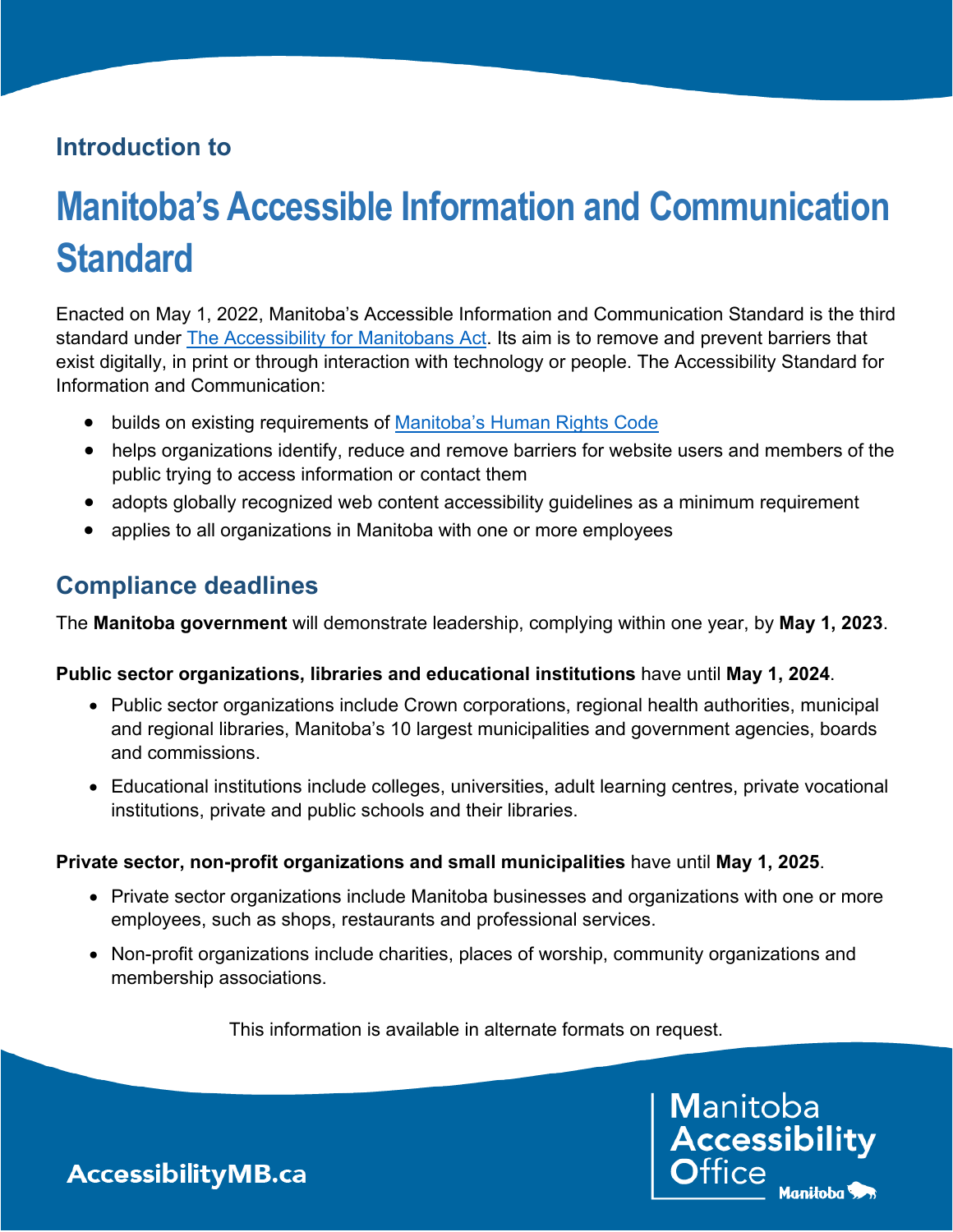### <span id="page-1-0"></span>**Web requirements**

The Accessibility Standard for Information and Communication requires organizations to remove barriers for people with disabilities who use their websites or web applications. Web accessibility benefits everyone. This includes people using a slow internet connection or people with limited technological knowledge.

All Manitoba websites and web content must meet or exceed globally followed [World Wide Web](https://www.w3.org/TR/WCAG21/)  [Consortium \(W3C\) Web Content Accessibility Guidelines \(WCAG\) 2.1 Level AA](https://www.w3.org/TR/WCAG21/) if the following applies:

- an organization's web content is published on or after this standard comes into force for the organization, or
- the web content is required to access an organization's goods and services.

If a Manitoba organization has existing web content that users must access to obtain the organization's goods or services that web content must meet WCAG 2.1 level AA, at minimum.

If an organization is launching or significantly refreshing a web application (accessed on a browser) it must meet WCAG 2.1 level AA, at minimum.

Public sector organizations (not including small municipalities), educational institutions and libraries with intranet websites must conform to WCAG 2.1 level AA or greater.

There are exceptions included in the Standard if obligated organizations are unable to meet or exceed WCAG 2.1 Level AA because of the following reasons:

- It is not technically feasible.
- The technology required to publish is not readily available.
- It would result in undue hardship to the organization.
- The organization does not have direct control over the web content or web application.
- The web content or web application relates to product labels or other product information.

## <span id="page-1-1"></span>**Other Requirements**

The Accessibility Standard for Information and Communication calls on all organizations to have measures, policies and practices to remove barriers related to information and communication. Organizations need to consider the ways in which Manitobans interact with or access information they provide.

Requirements include the following: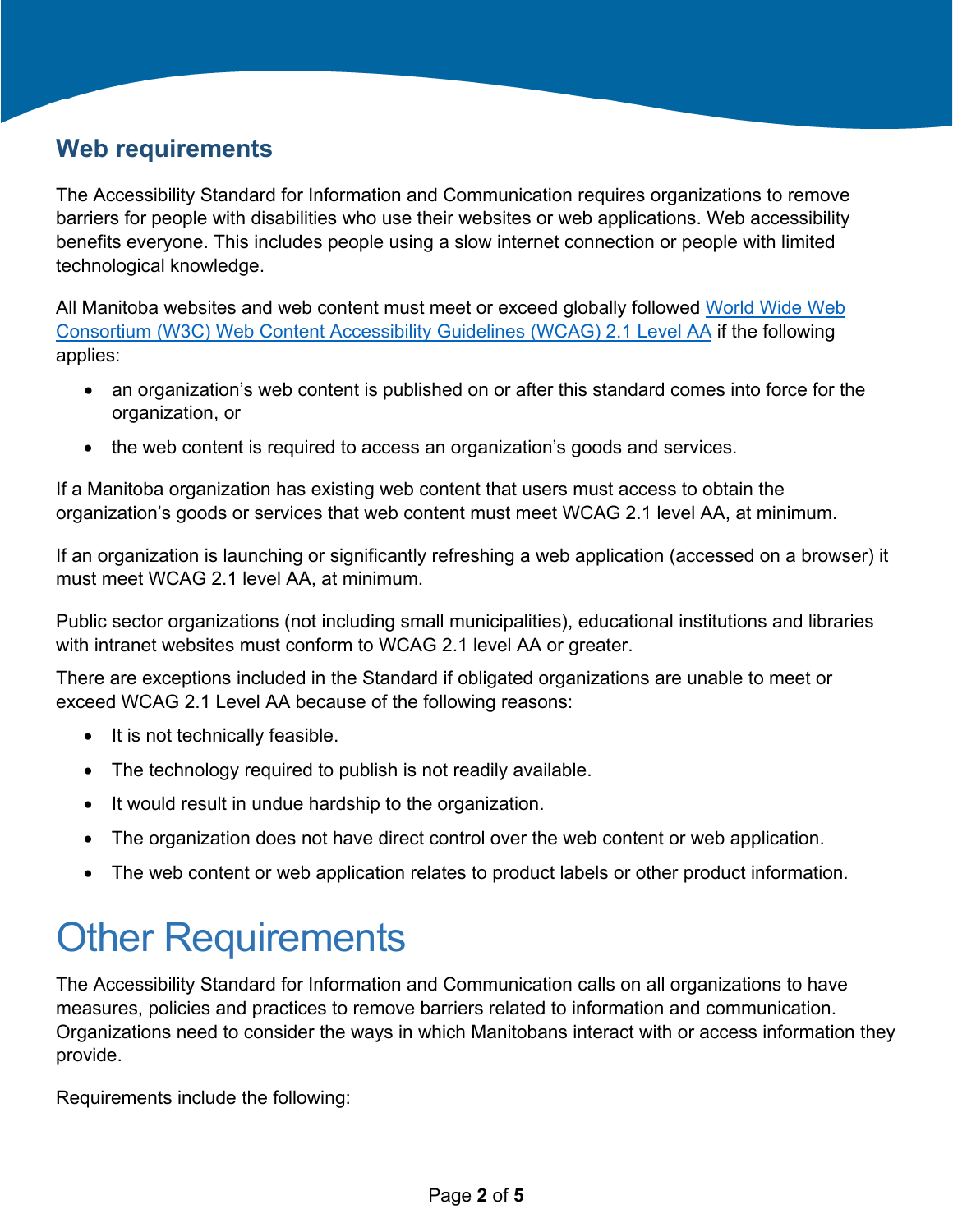### **Requesting accessible information**

- Inform the public and employees that they can request information through a communication support or accessible format.
	- o This may include information related to emergency procedures or public safety.
- Organizations must consult with the person making the request to identify a support or format that removes the barrier and provide it in a timely manner.
- Organizations cannot charge the person making a request more than what would be charged to someone who did not make a request.

Under the standard, there are also exceptions for obligated organizations in providing a requested support or format. The exemptions do not apply to library materials or educational materials. Similar to [web requirements,](#page-1-0) exceptions for organizations include:

- It is not technically feasible.
- The technology required is not readily available.
- It would result in undue hardship to the organization.
- The organization does not have direct control over the information.
- The information relates to product labels or other product information.

#### **Feedback process**

- Organizations must have a process to receive and respond to feedback about accessible information and communication.
- The process must be appropriate to the circumstances and suitable for people with disabilities.
- Organizations must document resulting actions and make that documentation available on request.

#### **Training**

All organizations in Manitoba are required to provide training on the Accessibility Standard for Information and Communication to employees, agents or volunteers with the following duties:

- those who communicate directly with the public or another Manitoba organization on behalf of the organization
- those who maintain or develop the organization's web content
- those who purchase or procure information technology or communication tools
- people who develop or implement the organization's measures, policies and practices on accessible communication
- if the organization is an educational institution, people who work as educators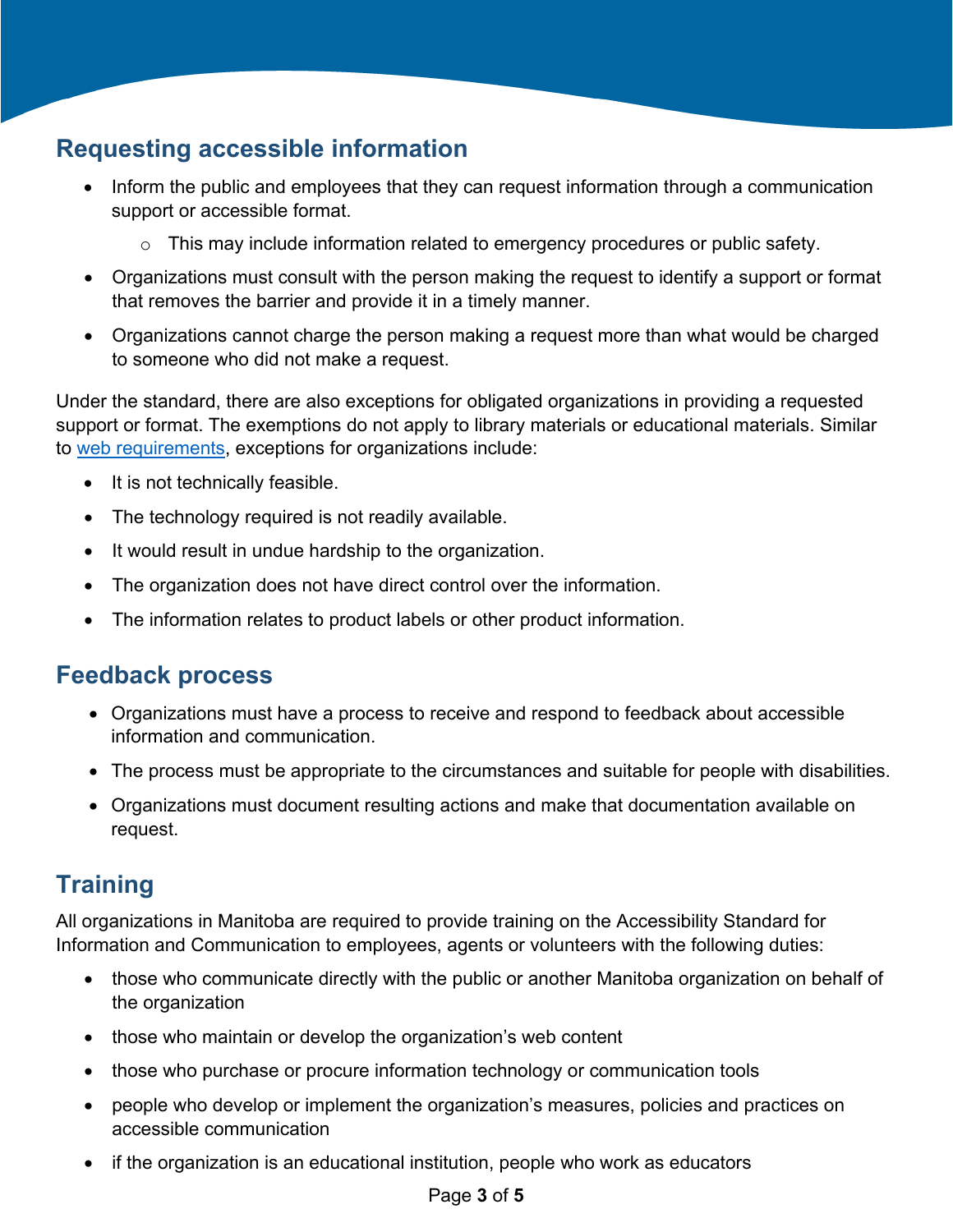Training content must include:

- how to identify, prevent and remove barriers to accessible information and communication
- how to provide accessible information and communication, including through a communication support or alternate formats
- a review of [The Human Rights Code,](https://web2.gov.mb.ca/laws/statutes/ccsm/h175e.php) [The Accessibility for Manitobans Act](https://accessibilitymb.ca/law.html) and this standard

An organization must provide training to a person as soon as reasonably possible after that person is assigned the applicable duties. Ongoing training needs to be provided whenever an organization updates or changes their accessible information and communication policies, measures or practices.

### **Accessible Educational Institutions**

The standard applies to adult learning centres, universities, colleges and the Manitoba Institute of Trades and Technology, private vocational institutions, and public and independent schools.

- Along with the [requirements above,](#page-1-1) educational institutions must inform employees, students, applicants, and their parents or guardians that they can request educational materials to be provided through a communication support or accessible format.
- The educational institution must consult with the person making the request to identify a support or format that removes the barrier and provide it in a timely manner.
- If the educational material cannot be provided through a communication support or accessible format, the educational institution must provide a similar resource.
- The educational institution cannot charge the person making a request more than what would be charged to someone who did not make a request.

### **Accessible Public Libraries**

The standard applies to municipal public libraries, including libraries operated by the City of Winnipeg, regional libraries and libraries of educational institutions.

- Libraries must consider accessibility when procuring or purchasing library resources.
- Along with the [requirements above,](#page-1-1) libraries must inform users that resources are available through a communication support or in an accessible format, including the types of supports or formats available.
- A person can request that a library provide a library resource through a communication support or accessible format.
- The library must consult with the person making the request to identify a support or format that removes the barrier and then provide it in a timely manner.
- The library cannot charge the person making a request more than what would be charged to someone who did not make a request.